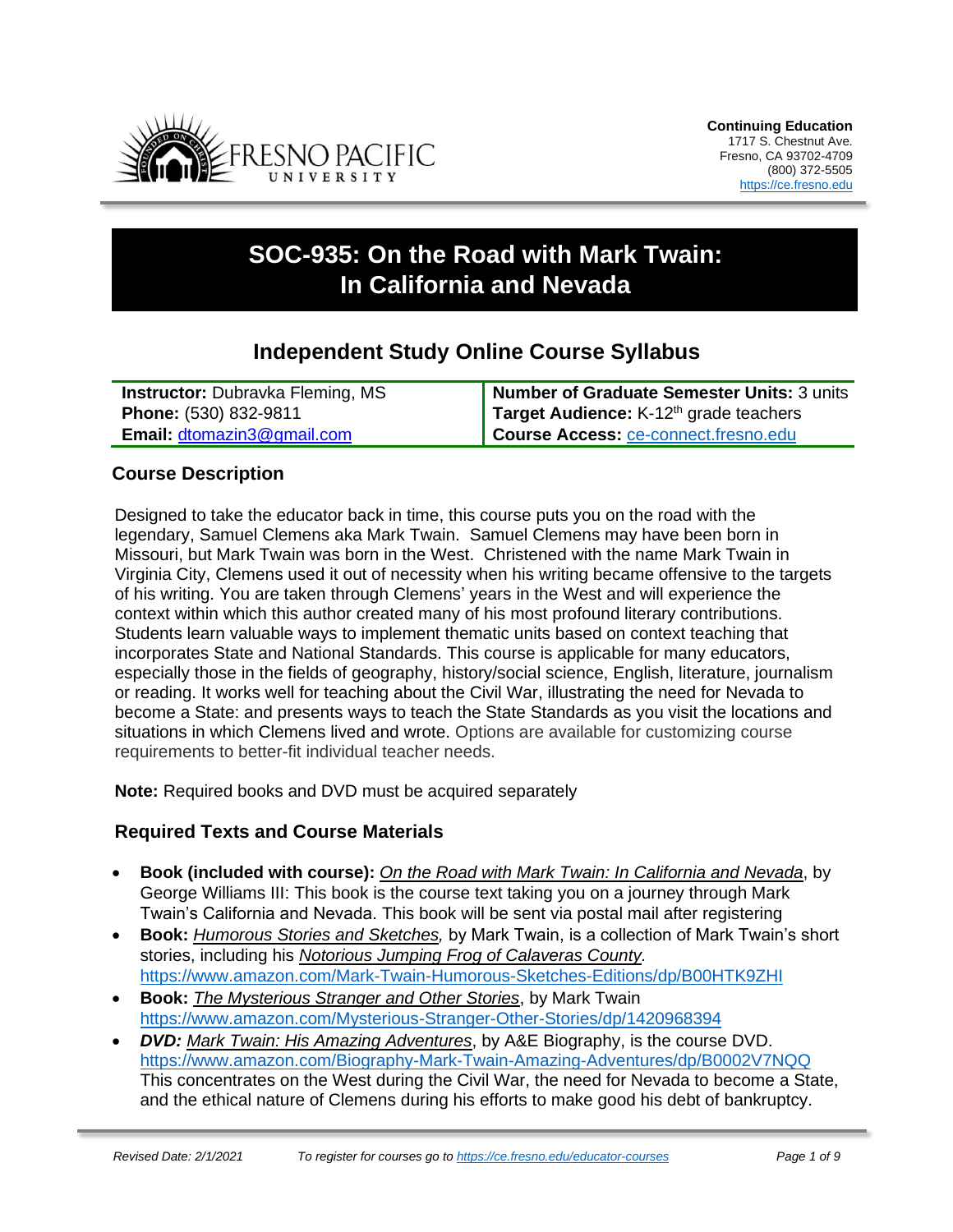**Note:** Students are responsible for purchasing their own textbook, analyzing the content, and applying what they learned to the course assignments. You are welcome to purchase used, ebook, or new versions to save money. You can order the book directly from the publisher or from one of several discount aggregators (for example): [https://amazon.com](https://amazon.com/)

**Online Resources:** Relevant online resources that support the course content and encourage further investigation will be available throughout the course assignments. Active hyperlinks are utilized throughout the course and will link to the appropriate information when clicked. These include videos, podcasts, worksheets, online activities, journal articles and other resources.

**Moodle:** Moodle is a web-based learning management system used to support flexible teaching and learning in both face-to-face and distance courses (e-learning). [https://moodle.org](https://moodle.org/) //<https://moodle.org/demo> // [https://docs.moodle.org](https://docs.moodle.org/)

## **Course Dates**

Self-paced; students may enroll at any time and take up to one year, from the date of registration, to complete assignments. Students may complete assignments in no less than three weeks (one week per credit), to complete the course.

## **National Standards Addressed in This Course**

### **National Board for Professional Teaching Standards (NBPTS)**

[\(http://www.nbpts.org/standards-five-core-propositions/\)](http://www.nbpts.org/standards-five-core-propositions/)

First published in 1989 and updated in 2016, *[What Teachers Should Know and Be Able to Do](http://www.accomplishedteacher.org/)* articulates the National Board's Five Core Propositions for teaching. The Five Core Propositions - comparable to medicine's Hippocratic Oath — set forth the profession's vision for accomplished teaching. Together, the propositions form the basis of all National Board Standards and the foundation for National Board Certification. Course assignments have been designed so students can demonstrate excellence against these professional teaching standards whenever possible.

- Proposition 1: Teachers are committed to students and their learning
- Proposition 2: Teachers know the subject they teach and how to teach those subjects to students
- Proposition 3: Teachers are responsible for managing and monitoring student learning
- Proposition 4: Teachers think systematically about their practice and learn from experience
- Proposition 5: Teachers are members of learning communities

#### **C3 Framework for Social Studies Standards** [\(http://www.socialstudies.org/c3/c3framework\)](http://www.socialstudies.org/c3/c3framework)

## **Continuing Education Program Student Learning Outcomes**

CE 1 Demonstrate proficient written communication by articulating a clear focus, synthesizing arguments and utilizing standard formats in order to inform and persuade others and present information applicable to targeted use.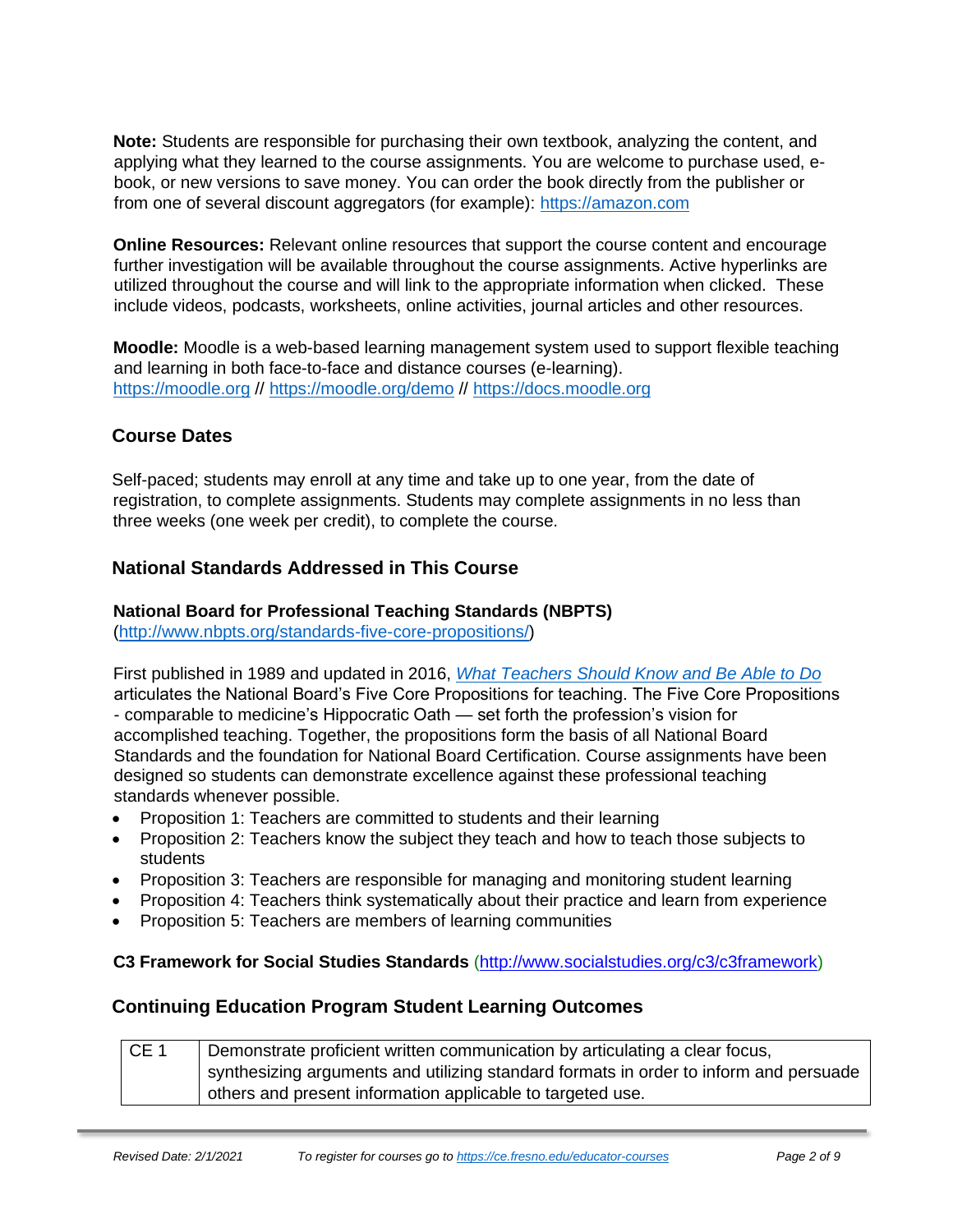| CE <sub>2</sub> | Demonstrate comprehension of content-specific knowledge and the ability to apply it in                                                                                                                                                                                  |
|-----------------|-------------------------------------------------------------------------------------------------------------------------------------------------------------------------------------------------------------------------------------------------------------------------|
|                 | theoretical, personal, professional, or societal contexts.                                                                                                                                                                                                              |
| CE <sub>3</sub> | Reflect on their personal and professional growth and provide evidence of how such                                                                                                                                                                                      |
|                 | reflection is utilized to manage personal and professional improvement.                                                                                                                                                                                                 |
| CE <sub>4</sub> | Apply critical thinking competencies by generating probing questions, recognizing<br>underlying assumptions, interpreting and evaluating relevant information, and applying<br>their understandings to the professional setting.                                        |
| CE <sub>5</sub> | Reflect on values that inspire high standards of professional and ethical behavior as                                                                                                                                                                                   |
|                 | they pursue excellence in applying new learning to their chosen field.                                                                                                                                                                                                  |
| CE <sub>6</sub> | Identify information needed in order to fully understand a topic or task, organize that<br>information, identify the best sources of information for a given enquiry, locate and<br>critically evaluate sources, and accurately and effectively share that information. |

## **Student Learning Outcomes (SLOs) for This Course**

| <b>Student Learning Outcomes for This Course</b><br>By the end of this course student will be able to:                                                                                                                                                                                                         | <b>National Standards</b><br><b>Addressed in This</b><br>Course* | Continuing<br><b>Education Program</b><br><b>Student Learning</b><br><b>Outcomes</b><br>Addressed** |
|----------------------------------------------------------------------------------------------------------------------------------------------------------------------------------------------------------------------------------------------------------------------------------------------------------------|------------------------------------------------------------------|-----------------------------------------------------------------------------------------------------|
| 1. Identify state and national standards in the<br>area of Social Studies/History for their focus<br>grade and relate these standards to the content<br>of their lesson plan, especially as it pertains to the<br>gold and silver rush era of the mid to late 19th<br>century, & present-day.                  | (NBPTS Prop 2,<br>Prop 3) (NCSS #3,<br>#5, #7)                   | CE 5, CE 6                                                                                          |
| 2. Develop skills for teaching History/Social<br>Science from the knowledge gained from this<br>course, while supporting "chronological and<br>spatial thinking" for Mark Twain California & its<br>relevance in California, Nevada World History, &<br>U.S. History.                                          | (NBPTS Prop. 2)<br>(NCSS #3, #5, #7)                             | CE 2, CE 3, CE 4, CE<br>5, CE 6                                                                     |
| 3. Demonstrate through their lesson plan, their<br>ability to impart to students a historically<br>accurate perspective & appreciation for the<br>people and events which occurred on in the<br>Easter Sierra mining camps in California &<br>Nevada during the mining era, and their present<br>day standing. | (NCSS #1, #2, #3)<br>(NBPTS Prop 2,<br>Prop 3, Prop 4)           | CE 1, CE 2, CE 4,<br>CE <sub>6</sub>                                                                |
| 4. Demonstrate an understanding of the<br>diversity of the people who traveled to and<br>worked in the California & Nevada towns, &<br>mining towns, and present-day residents.                                                                                                                                | (NBPTS Prop 2,<br>Prop 4) (NCSS #1,<br>#2)                       | CE 2, CE 3, CE 4, CE<br>5, CE 6                                                                     |
| 5. Identify human and physical characteristics of,<br>California &-Nevada and many other places Mark<br>Twain traveled.                                                                                                                                                                                        | (NCSS #3, #4)                                                    | CE 2, CE 4, CE 6                                                                                    |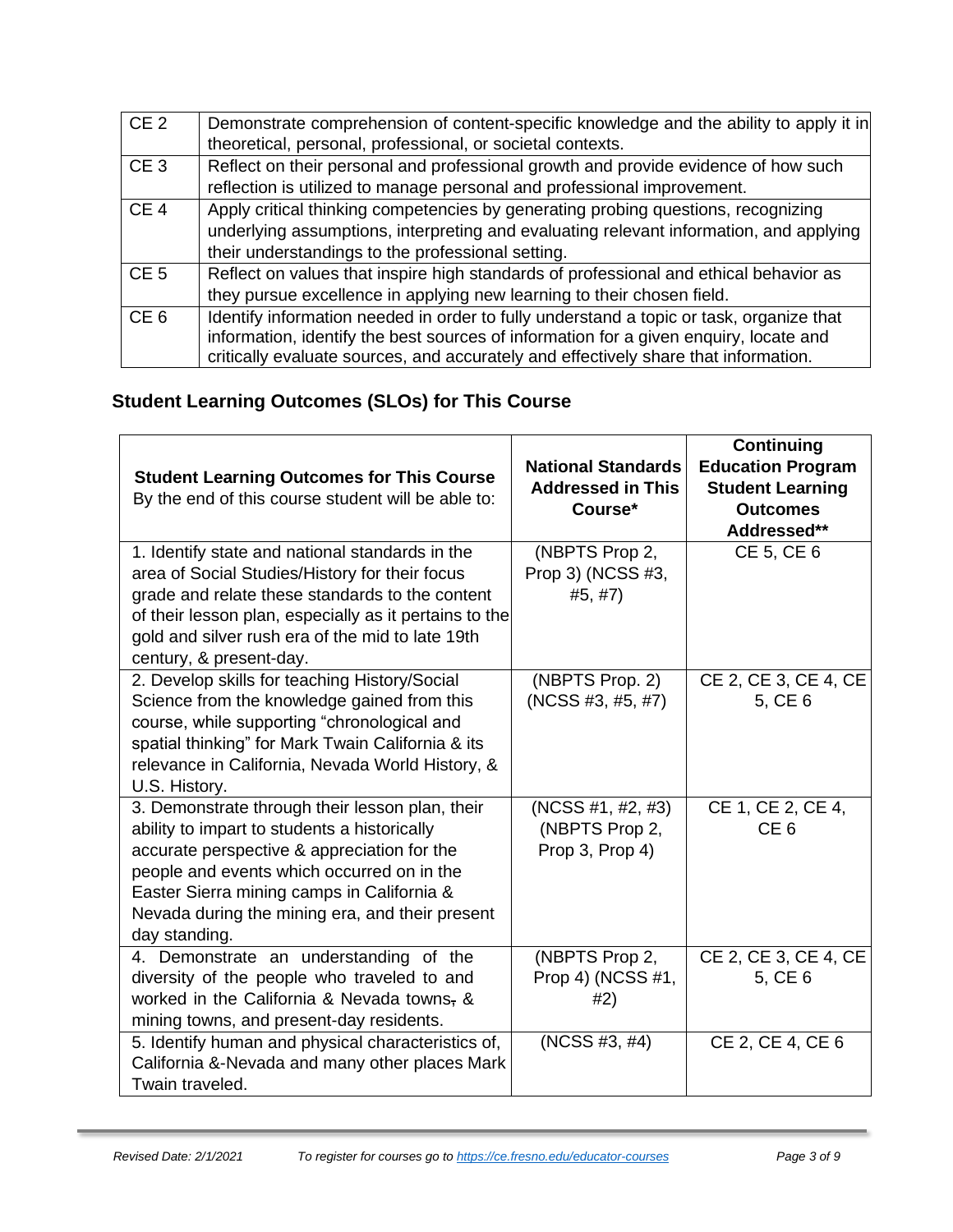| 6. Research the internet and course materials        | (NBPTS Prop 2)    | CE 2, CE 3, CE 4, CE |
|------------------------------------------------------|-------------------|----------------------|
| to explore various historical perspectives: The      | (NCSS #2, #3, #8) | 5, CE 6              |
| course textbook, DVD, Mark Twain's writings &        |                   |                      |
| travels, on-site visitations or optional substitute. |                   |                      |
| 7. Find out how the industrial revolution increased  | (NBPTS Prop 2)    | CE 2, CE 3, CE 4,    |
| immigration, the rapid expansion of slavery, the     | (NCSS #8, #9)     | CE <sub>6</sub>      |
| discovery of gold, and how the westward              |                   |                      |
| movement changed American lives and led to           |                   |                      |
| regional tensions in the West.                       |                   |                      |
| 8. Calculate the impact the migration had on the     | (NBPTS Prop<br>2) | CE 2, CE 3, CE 4,    |
| environment, especially as it affected<br>and        | (NCSS #1, #5)     | CE <sub>6</sub>      |
| changed the lives of Native-Americans.               |                   |                      |

\* Please refer to the section on **National Standards Addressed in This Course** 

\*\* Please refer to the section on **Continuing Education Program Student Learning Outcomes** 

| <b>Module Title</b>     | <b>Module Assignments and Activities</b>                                            | <b>Points</b><br>Possible for<br>Each<br><b>Assignment</b> |
|-------------------------|-------------------------------------------------------------------------------------|------------------------------------------------------------|
| <b>Welcome Module</b>   | <b>Welcome Module</b>                                                               |                                                            |
|                         | Introduction video                                                                  |                                                            |
|                         | Introduce yourself forum                                                            |                                                            |
|                         | Moodle online tutorial                                                              |                                                            |
|                         | Course syllabus                                                                     |                                                            |
|                         | Additional Fresno videos and tutorials                                              |                                                            |
| Module $1 -$            | Module 1-                                                                           |                                                            |
| Going on The Road with  | Read Text: On the Road with Mark Twain                                              |                                                            |
| <b>Mark Twain</b>       | 1.1 Assignment: Part, 1 Steamboat Pilot, To                                         | 20 pts.                                                    |
|                         | Timber Rancher, To Miner                                                            |                                                            |
|                         | 1.2 Assignment: Part 2 local reporter Becomes<br>$\bullet$<br><b>Mark Twain</b>     | 20 pts.                                                    |
|                         | 1.3 Assignment: Part 3 Hard Times in San<br>$\bullet$<br>Francisco                  | 20 pts.                                                    |
|                         | 1.4 Assignment: Part 4 Escape to Jackass Hill                                       | 20 pts.                                                    |
|                         | 1.5 Assignment: Part 5 Correspondent to Hawaii,<br>$\bullet$<br>Europe, & Back West | 20 pts.                                                    |
|                         | 1.6 Assignment: Part 6 Conclusion Mark Twain's<br>٠                                 |                                                            |
|                         | Character                                                                           | 20 pts.                                                    |
| Module $2 -$            | Module 2-                                                                           |                                                            |
| Mark Twain: His Amazing | Watch: DVD Mark Twain: His Amazing Adventures,<br>$\bullet$                         |                                                            |
| Adventures              | A & E Biography.                                                                    |                                                            |
|                         | 2.1 Assignment: Biographical Chronology of<br>$\bullet$                             | 30 pts.                                                    |
|                         | <b>Samuel Clemens</b>                                                               |                                                            |

## **Topics, Assignments, and Activities**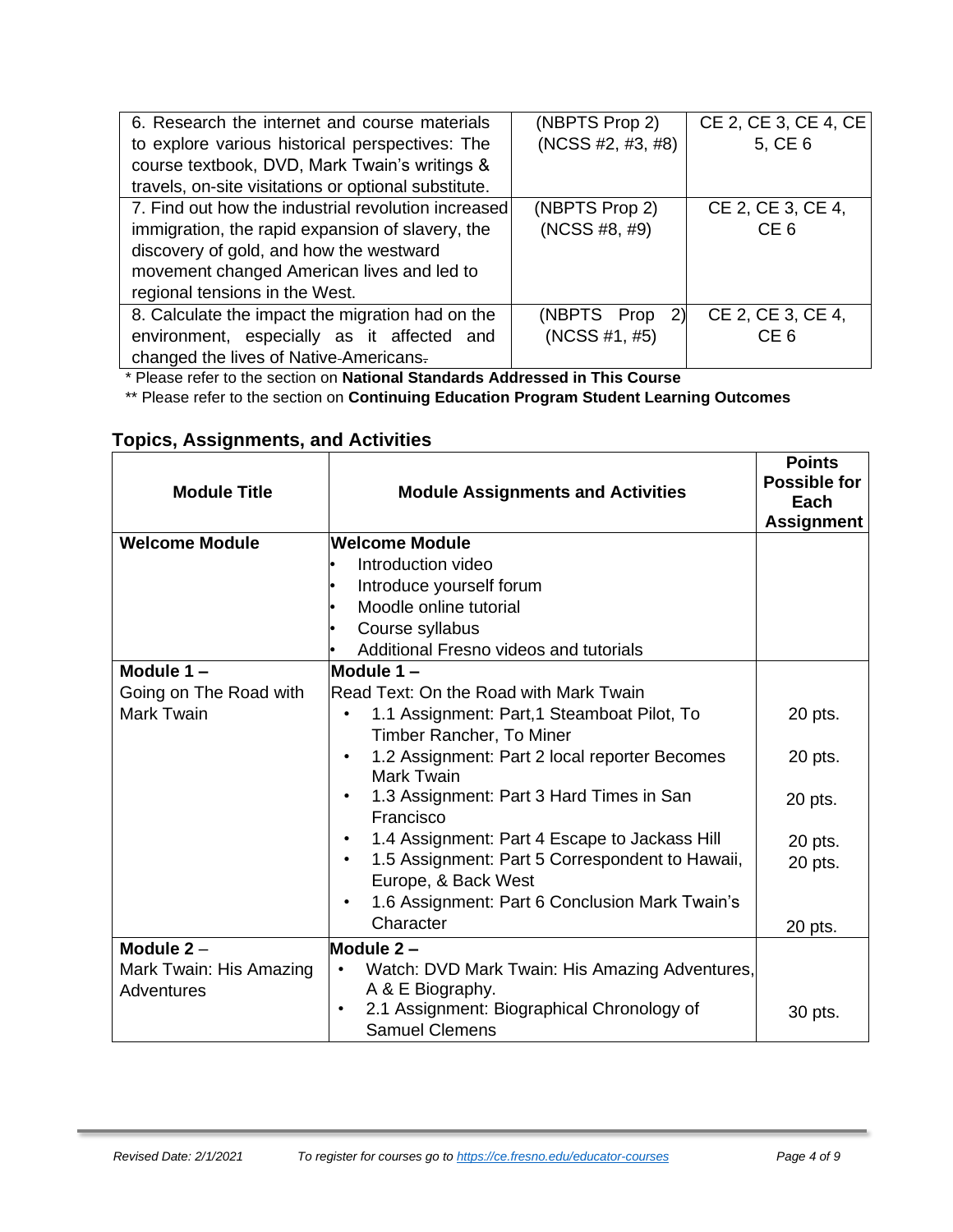| Module $3 -$                          | Module $3 -$                                                  |            |  |
|---------------------------------------|---------------------------------------------------------------|------------|--|
| <b>Short Stories &amp; Tall Tales</b> | Read: "Mark Twain: Short Stories & Tall Tales.                |            |  |
|                                       | 3.1 Assignment: Mark Twain: Short Stories & Tall<br>$\bullet$ | 60 pts     |  |
|                                       | <b>Tales Book Reports</b>                                     |            |  |
| Module $4-$                           | Module 4                                                      |            |  |
| <b>Short Story</b>                    | 4.1 Assignment: Short Story Creative Writing                  | 20 pts.    |  |
| <b>Creative Writing</b>               |                                                               |            |  |
| Module $5-$                           | Module $5 -$                                                  |            |  |
| On the Road                           | Research: Module 4 Visitation Sites.<br>$\bullet$             |            |  |
|                                       | 5.1 Assignment: On-Site Visitation or Optional<br>$\bullet$   | 20 pts     |  |
|                                       | choice                                                        | 15 pts.    |  |
|                                       | 5.2 Assignment: Discussion Reflective Forum<br>$\bullet$      |            |  |
| Module $6-$                           | Module $6 -$                                                  |            |  |
| <b>Presenting Mark Twain</b>          | 6.1 Assignment: Presenting Mark Twain Lesson<br>35 pts.<br>٠  |            |  |
| <b>Lesson Plans</b>                   | Plans<br>$10$ pts.                                            |            |  |
|                                       | 6.2 Assignment: Course Evaluation<br>$\bullet$                |            |  |
| Module $7 -$                          | Module 7-                                                     |            |  |
| <b>Finish Reflection</b>              | Now What Do I Do?<br>$\bullet$                                |            |  |
|                                       | Forum - Final Reflection<br>$\bullet$                         |            |  |
|                                       | <b>Request Grade Tutorial</b><br>$\bullet$                    |            |  |
|                                       | <b>Grade Reports and Transcripts</b><br>$\bullet$             |            |  |
|                                       | <b>TOTAL POINTS / HOURS</b>                                   | 310 points |  |

## **Grading Policies, Rubrics, and Requirements for Assignments**

## **Grading Policies**

- Assignments will be graded per criteria presented in the course rubrics.
- $A = 90-100\%$  and  $B = 80-89\%$ , (anything below 80% will not receive credit.)
- The discernment between an A or a B letter grade is at the discretion of the instructor based on the quality of work submitted (see course rubrics).
- Coursework falling below a B grade will be returned with further instructions.
- All assignments must be completed to receive a grade and are expected to reflect the quality that teacher-training institutions require of professional educators. If completed assignments do not meet this standard, students will be notified with further instructions from the instructor.

#### **Grading Rubrics**

| Grade | Percentage | <b>Description</b> | <b>Rubric</b>                                                                                                                                                                        |
|-------|------------|--------------------|--------------------------------------------------------------------------------------------------------------------------------------------------------------------------------------|
| A     | 90-100%    | Excellent          | Meets all course / assignment requirements with<br>significant evidence of subject mastery and<br>demonstration of excellent graduate level<br>professional development scholarship. |
| B     | 80-89%     | <b>Very Good</b>   | Adequately meets criteria for all<br>course/assignment requirements - demonstrates<br>subject competency with very good graduate<br>level professional development scholarship.      |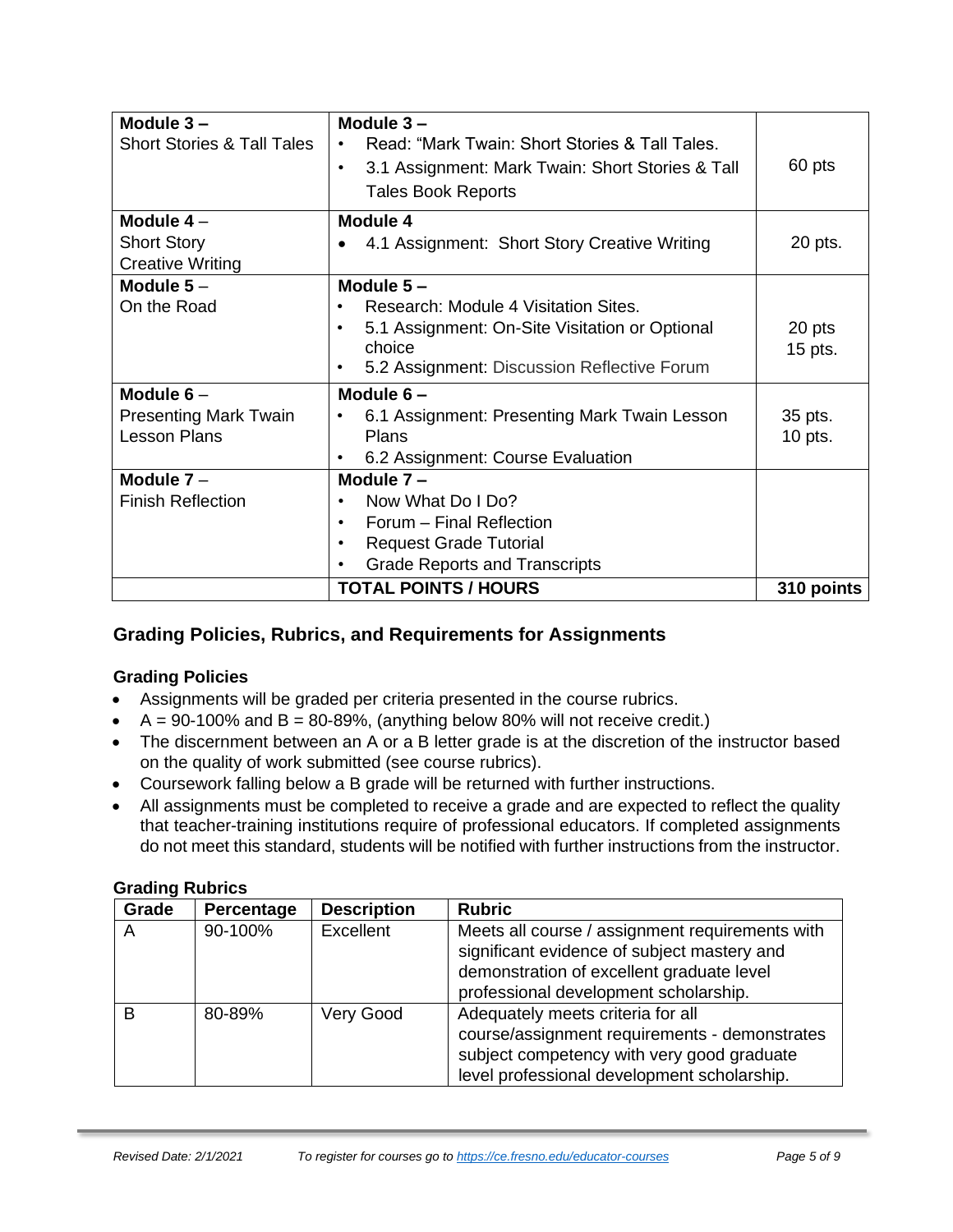| <b>NC</b> | Below 80% | Unacceptable | Does not meet the minimum criteria for all<br>course/assignment requirements and<br>demonstrated little, if any, evidence of acceptable |
|-----------|-----------|--------------|-----------------------------------------------------------------------------------------------------------------------------------------|
|           |           |              | graduate level professional development                                                                                                 |
|           |           |              | scholarship.                                                                                                                            |

#### **Writing Requirements**

- **Superior:** Writing is clear, succinct, and reflects graduate level expectations. Clearly addresses all parts of the writing task. Maintains a consistent point of view and organizational structure. Include relevant facts, details, and explanations.
- **Standard:** Writing is acceptable with very few mistakes in grammar and spelling. Addresses most parts of the writing task. Maintains a mostly consistent point of view and organizational structure. Include mostly relevant facts, details, and explanations.
- **Sub-standard:** Writing contains noticeable mistakes in grammar and spelling. Does not address all parts of the writing task. Lacks a consistent point of view and organization structure. May include marginally relevant facts, details, and explanations.

#### **Lesson Plan Requirements**

- **Superior:** Instructional goals and objectives clearly stated. Instructional strategies appropriate for learning outcome(s). Method for assessing student learning and evaluating instruction is clearly delineated and authentic. All materials necessary for student and teacher to complete lesson clearly listed.
- **Standard:** Instructional goals and objectives are stated but are not easy to understand. Some instructional strategies are appropriate for learning outcome(s). Method for assessing student learning and evaluating instruction is present. Most materials necessary for student and teacher to complete lesson are listed.
- **Sub-standard:** Instructional goals and objectives are not stated. Learners cannot tell what is expected of them. Instructional strategies are missing, or strategies used are inappropriate. Method for assessing student learning and evaluating instruction is missing. Materials necessary for student and teacher to complete lesson are missing.

## **Discussion Forum Requirements**

- **Superior:** Response was at least 1 page (3 fully developed paragraphs) in length. Thoroughly answered all the posed questions, followed all the assignment directions, proper grammar and no spelling errors. Language is clear, concise, and easy to understand. Uses terminology appropriately and is logically organized.
- **Standard:** Response was ½ to 1 page in length (2-3 fully developed paragraphs). Answered all the questions but did not provide an in-depth analysis, followed most of the assignment directions, proper grammar and no spelling errors. Language is comprehensible, but there a few passages that are difficult to understand. The organization is generally good.
- **Sub-standard:** Response was less than ½ page in length (1 paragraph). Did not answer all the required questions and/or statements or responses were superficial, vague, or unclear, did not follow the assignment directions, many grammar and spelling errors. Is adequately written but may use some terms incorrectly; may need to be read two or more times to be understood.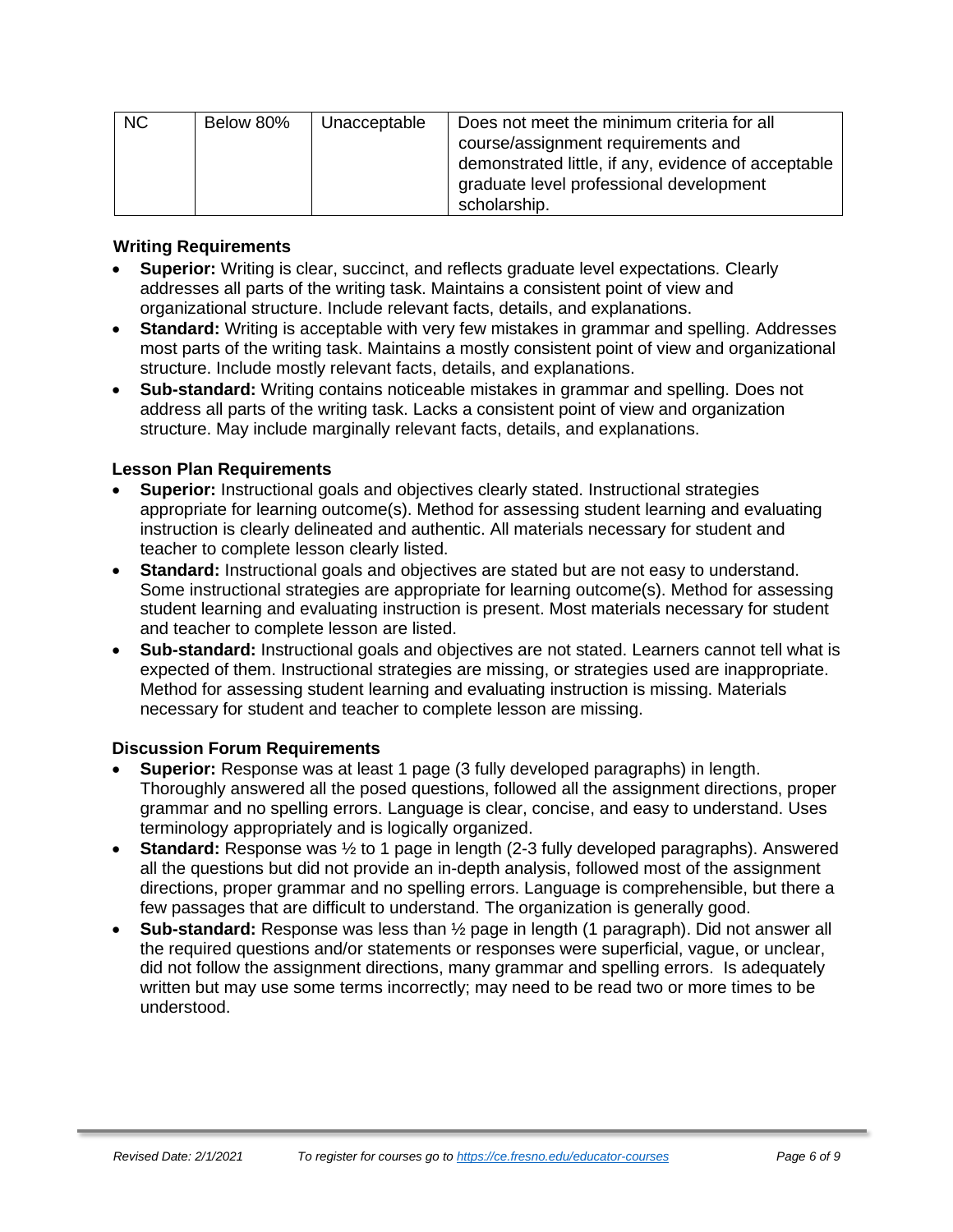## **Instructor/Student Contact Information**

Throughout the course participants will be communicating with the instructor and their classmates on a regular basis using asynchronous discussion forums. A virtual office is utilized for class questions and students are provided with instructor contact information in the event they want to make email or phone contact. In addition, students are encouraged to email or phone the instructor at any time. Students will also receive feedback on the required assignments as they are submitted.

#### **Forums**

Participation is an important expectation of this course and all online courses. Online discussions promote reflection and analysis while allowing students to appreciate and evaluate positions that others express. While students may not be engaging with the same students throughout this course, they will be expected to offer comments, questions, and replies to the discussion question whenever possible. The faculty role in the discussion forum is that of an observer and facilitator.

#### **Coursework Hours**

Based on the Carnegie Unit standard, a unit of graduate credit measures academic credit based on the number of hours the student is engaged in learning. This includes all time spent on the course: reading the textbook, watching videos, listening to audio lessons, researching topics, writing papers, creating projects, developing lesson plans, posting to discussion boards, etc. Coursework offered for FPU Continuing Education graduate credit adheres to 45 hours per semester unit for the 900-level courses. Therefore, a student will spend approximately 135 hours on a typical 3-unit course.

#### **Services for Students with Disabilities**

Students with disabilities are eligible for reasonable accommodations in their academic work in all classes. In order to receive assistance, the student with a disability must provide the Academic Support Center with documentation, which describes the specific disability. The documentation must be from a qualified professional in the area of the disability (i.e. psychologist, physician or educational diagnostician). Students with disabilities should contact the Academic Support Center to discuss academic and other needs as soon as they are diagnosed with a disability. Once documentation is on file, arrangements for reasonable accommodations can be made. For more information and for downloadable forms, please go to [https://www.fresno.edu/students/academic-support/services-students-disabilities.](https://www.fresno.edu/students/academic-support/services-students-disabilities)

## **Plagiarism and Academic Honesty**

All people participating in the educational process at Fresno Pacific University are expected to pursue honesty and integrity in all aspects of their academic work. Academic dishonesty, including plagiarism, will be handled per the procedures set forth in the Fresno Pacific University Catalogue - <https://www.fresno.edu/students/registrars-office/academic-catalogs>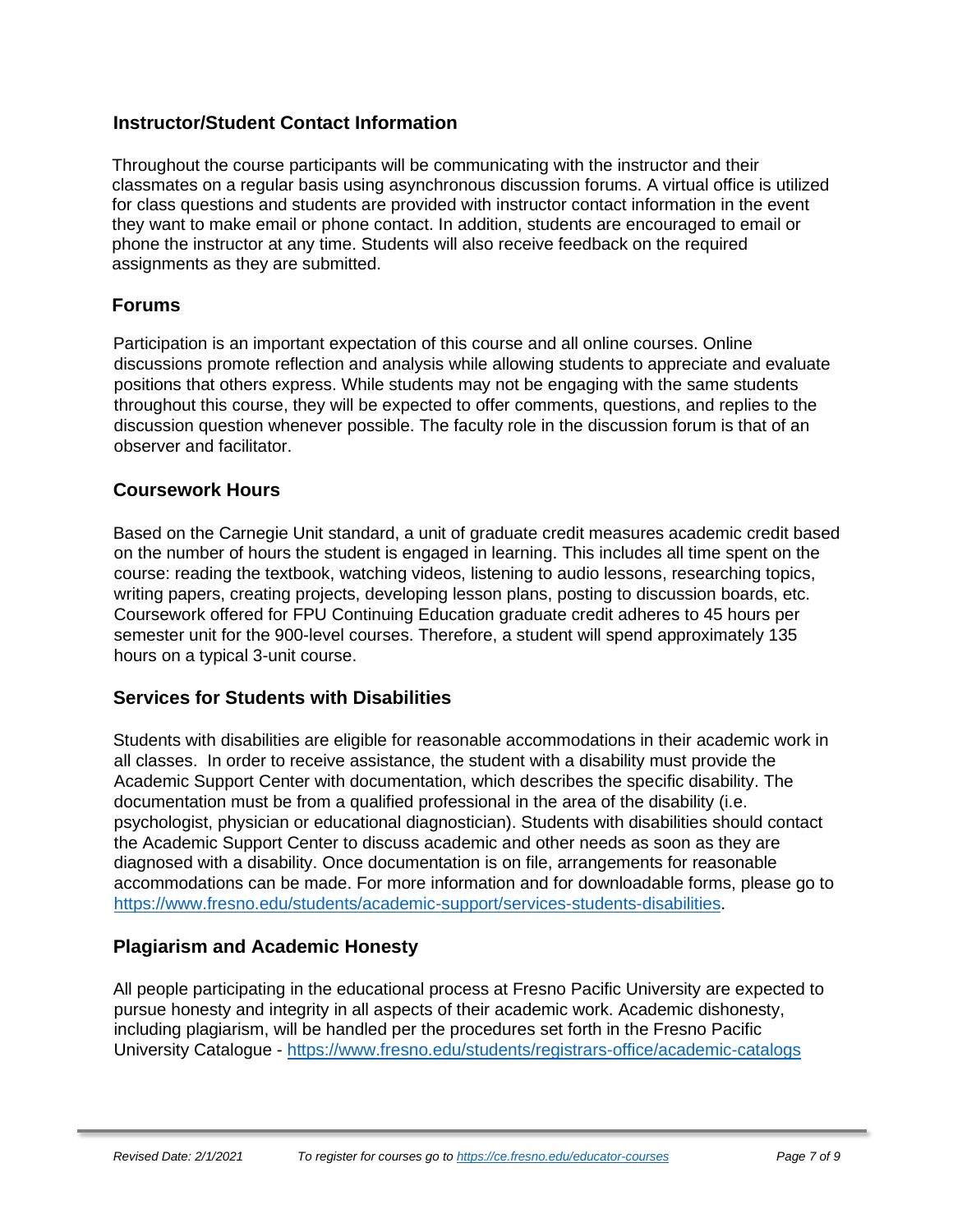## **Technology Requirements**

To successfully complete the course requirements, course participants will need Internet access, can send and receive email, know how to manage simple files in a word processing program, and have a basic understanding of the Internet. Please remember that the instructor is not able to offer technical support. If you need technical support, please contact your Internet Service Provider.

**Moodle:** This course will be delivered totally online. Moodle is a learning management system that provides students access to online resources, documents, graded assignments, quizzes, discussion forums, etc. Moodle is easy to learn and has a friendly user interface. To learn more about Moodle, go to [https://docs.moodle.org/33/en/Student\\_FAQ.](https://docs.moodle.org/33/en/Student_FAQ) There are also some student tutorials on the Center for Online Learning website at Fresno Pacific University [https://col.fresno.edu/student.](https://col.fresno.edu/student)

**Moodle Site Login and Passwords:** Students will need to have internet access to log onto [https://ce-connect.fresno.edu.](https://ce-connect.fresno.edu/) The username and password numbers for Moodle access will be sent to you by the university using the email address you submitted at the time of registration. The instructor will then contact you with a welcome communication. If you need help with your username and password recovery, please contact the Continuing Education office at (800) 372- 5505 or (559) 453-2000 during regular office hours - Mon-Fri 8:00 am to 5:00 pm. or email them at [prof.dev@fresno.edu.](mailto:prof.dev@fresno.edu)

**Getting Help with Moodle:** If you need help with Moodle, please contact the Center for Online Learning (COL), by telephone or the website. Help by phone (559) 453-3460 is available Mon-Thurs 8:00 am to 8:00 pm and on Fridays from 8:00 am to 5:00 pm, or by filling out a "Request Services" form at [https://col.fresno.edu/contact/request-services.](https://col.fresno.edu/contact/request-services) Please identify that you are with the "School = Continuing Education".

## **Final Course Grade and Transcripts**

When all work for the course has been completed, students will need to logon to the Continuing Education website [\(https://ce.fresno.edu/my-account\)](https://ce.fresno.edu/my-account) and "Request Final Grade". Once the instructor receives the requests and submits the grade online, students may log back in to view their Final Grade Report or order transcripts online. Please allow at least two weeks for the final grade to be posted. For more information, see the Continuing Education Policies and Procedures at [https://ce.fresno.edu/ce-policies-and-procedures.](https://ce.fresno.edu/ce-policies-and-procedures)

## **University Policies and Procedures**

Students are responsible for becoming familiar with the information presented in the Academic Catalog and for knowing and observing all policies and procedures related to their participation in the university community. A summary of university policies may be found on the university website at [https://www.fresno.edu/students/registrars-office/academic-catalogs.](https://www.fresno.edu/students/registrars-office/academic-catalogs)